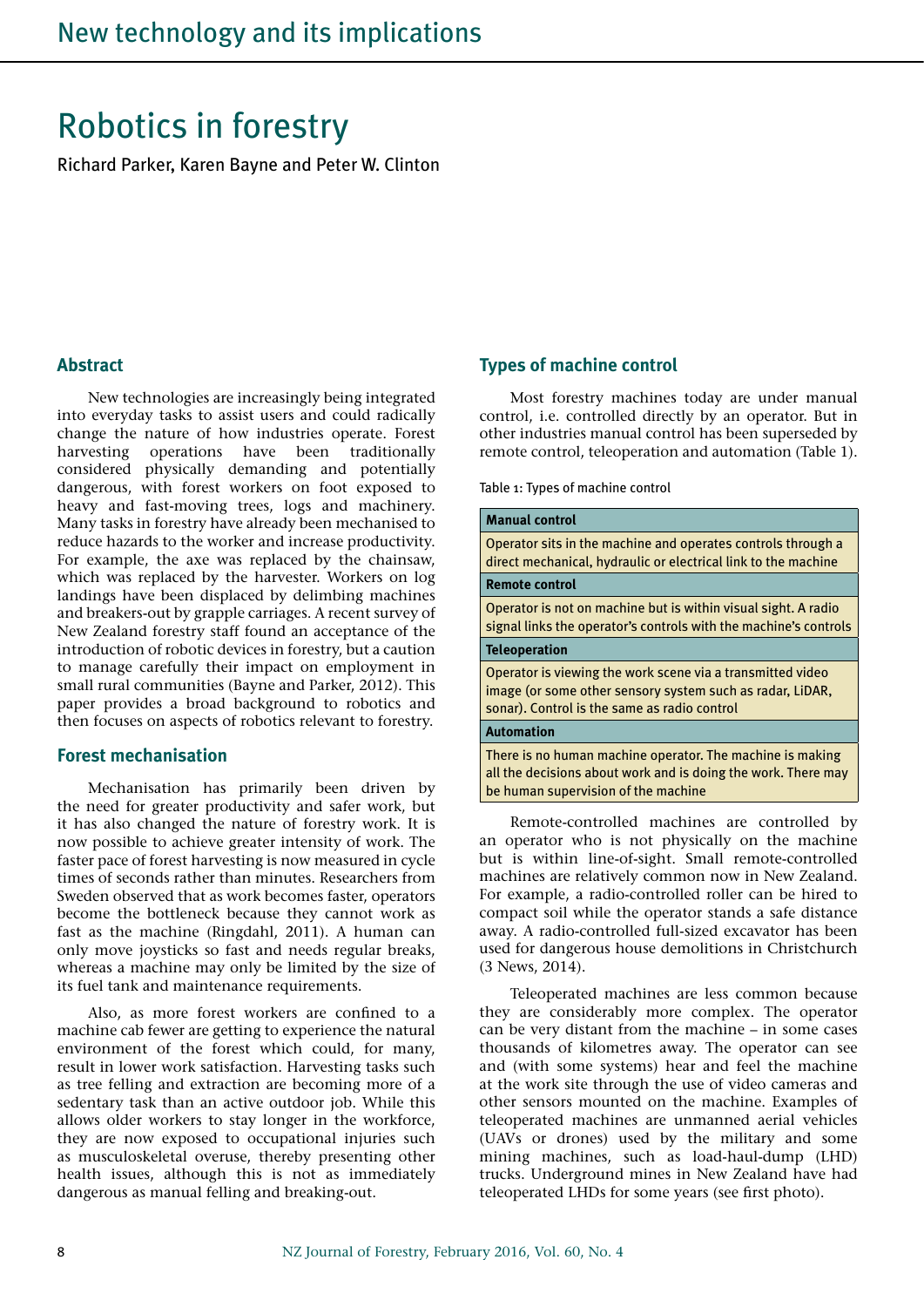

Teleoperation of a LHD machine in a New Zealand underground mine. The operator is viewing a video monitor showing the scene in front of the machine

Automation is not common in large mobile machines. There are machines with some semiautomated functions, such as mining trucks that travel automatically to the next work site, where they then wait for a human operator to initiate the next work task such as load or unload. Smaller machines such as UAVs have auto-pilot functions which can automatically control the whole flight from take-off to landing, or 'return to base' at the push of a button.

## **Human factors**

Humans are going to be in the forest workplace for a long time yet, because forests are very complex environments compared with mining or even flying where there are few obstacles. In time there will be a greater number of remote-controlled and teleoperated machines in our forests. While teleoperation may remove people from very dangerous environments, it is not a magic bullet. There are considerable human factors issues to overcome with teleoperation systems and the more complex the environment becomes the more expensive the solutions (Parker, 2009; Parker and Milliken, 2011). Some of the issues are:

- Limited field of view of the operator  $-$  they can only see what the camera can see and too many cameras can be confusing. There is nothing like experiencing a working environment first hand to understand the conditions, especially scanning for the dangers present.
- Difficulty knowing if the machine is on a slope and how steep that slope is. This can be overcome with an artificial horizon, like those in aircraft, for the operator.
- Poor depth perception with video cameras, making it difficult to see hollows and rises in the terrain in the path of the machine.
- Time delays between the operator moving a control and the machine moving.
- Motion sickness of the operator because their eyes see movement but their body is motionless.

All of these issues are currently being examined by numerous research groups around the world to improve the user experience of the teleoperator.

#### **Industrialised robots**

The term 'robot' is being used broadly in this article to refer to machines that are not under the direct manual control of an operator. They may be remote-controlled, teleoperated or autonomous. The mining industry and the military are leaders in automation and robotics, primarily because they are trying to remove people from dangerous tasks and they have invested heavily in technology. They have also gained productivity increases as machines can go into environments where people cannot, due to the environment being unsafe, too small, or lacking in visibility or outside a human's physical operating environment. For example, underground mines using teleoperated machines can be operated at greater temperatures than conventional mines because the machines can work at higher temperatures than people. Huge savings are made through lower air cooling costs.

In Western Australia, machine operators are based in a control centre in Perth and by teleoperation control machines at mines hundreds of kilometres away. In military applications, bomb disposal robots can disrupt the triggering mechanism of a bomb while the human bomb disposal specialist is at a safe distance. Similarly, teleoperated drone aircraft can deploy weapons under the command of an operator on another continent.

Robotics is a fast-developing field with remotecontrolled, teleoperated and autonomous machines now employed in agriculture, construction, medicine and manufacturing. Enabling technologies such as sensor networks, haptic controls, augmented reality, 3D graphics and cloud computing are also assisting in the uptake of robotic technologies.

## **International perspective**

In April 2015, FFR sponsored Richard Parker's attendance at the 'Robotics in the Forest Workshop' organised by FPInnovations in Canada. At the workshop he presented the robotics work in the FFR programme and got to mix with technology innovators from the forestry, mining and space industries (Parker, 2015).

Robert Hall from the University of British Colombia spoke at the workshop. He is an international expert on mining machine automation and explained how advances in technology have revolutionised thinking in the mining industry. Automation of huge haul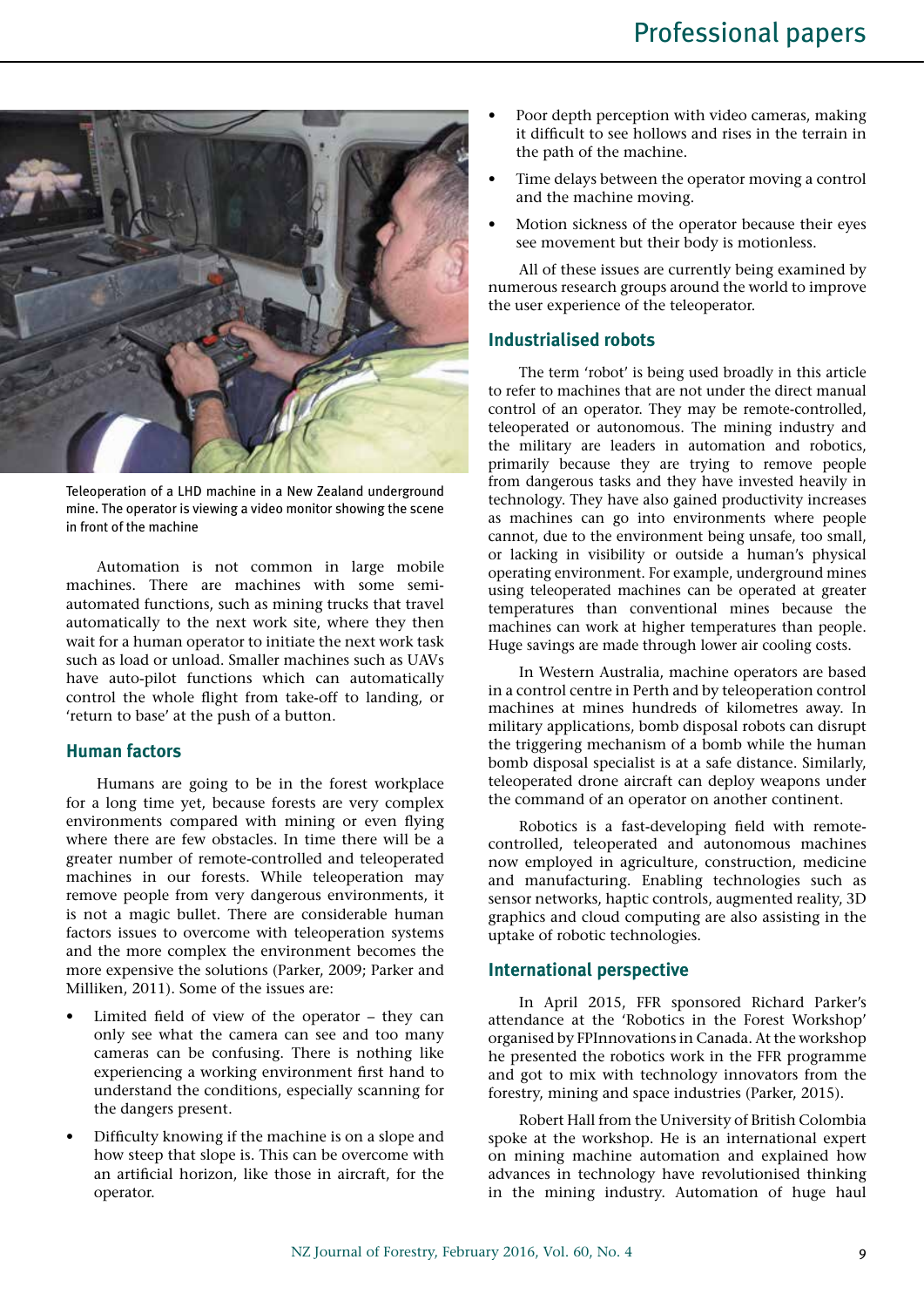

Large mining machines can be controlled remotely

trucks has resulted in mines being planned differently (see second photo). The trucks have no on-board driver (they are supervised remotely by a human) and are guided by GPS, which is so accurate that the haul roads can be much narrower resulting in lower road construction costs.

Automation and robotics in forestry will have a similar effect – forest management will have more options. For example, harvesting may be achieved with multiple smaller cheaper machines, which can work in swarms to fell and extract pre-selected trees rather than clear felling.

Robert Hall gave some advice from the mining industry's experience with automation:

- Automation and advanced technology is only 'really important' when times are good.
- There is a trend for enthusiasts to oversell the benefits of automation.
- The industry in collaboration with robot providers needs a plan to develop and implement automation and advanced technology.
- We need to ensure human resources are available for the new equipment and the mine (forest). People are needed to repair and recalibrate the machines.
- We need to look at step change technologies vs incremental change. Step changes can have the biggest gains.
- We need to convince companies to continue to invest through the highs and lows of commodity cycles.

Greg Baiden also spoke at the workshop. He is Chairman and Chief Technology Officer of Penguin Automated Systems Inc, a private company whose mission is to formulate existing and new technologies that create teleoperation systems to allow people to go where they should not or cannot go. Penguin ASI build specialist teleoperated machines, primarily for the mining industry, and also develop software to give remote operators greater situational awareness.

One example of a specialist mining machine the company developed was for the removal of 'draw bell blockages', where explosives have to be placed precisely on hung up rocks balanced precariously in an underground mine. Before robots, a worker 'volunteered' to go under the precarious rock blockage and place explosives (with a bamboo pole!) against the rock blockage. Penguin ASI developed a teleoperated electrically-powered six tonne machine, which can place the explosives precisely while controlled remotely. Many of the machine control and machine design problems that have been confronted by the mining industry will be found in forestry. We will learn from the solutions already developed in mining.

Robots developed for space have relevance for the forest industry. MDA's second generation robotic arm is Canadarm2, a robotic arm that can do useful tasks on the outside of the International Space Station (see third photo). A more recent development is the 'Dextre', which has its own arms and can operate independently or from the end of the Canadarm2. Cameron Ower, CTO at MDA, described how they do considerable prototyping and simulation before they finalise a robot design. Getting reliable robotic systems to work in hazardous or extreme environments is a real challenge, but very important because maintenance can be impossible.



Canadarm on the International Space Station. (Photo: Cameron Ower, MDA)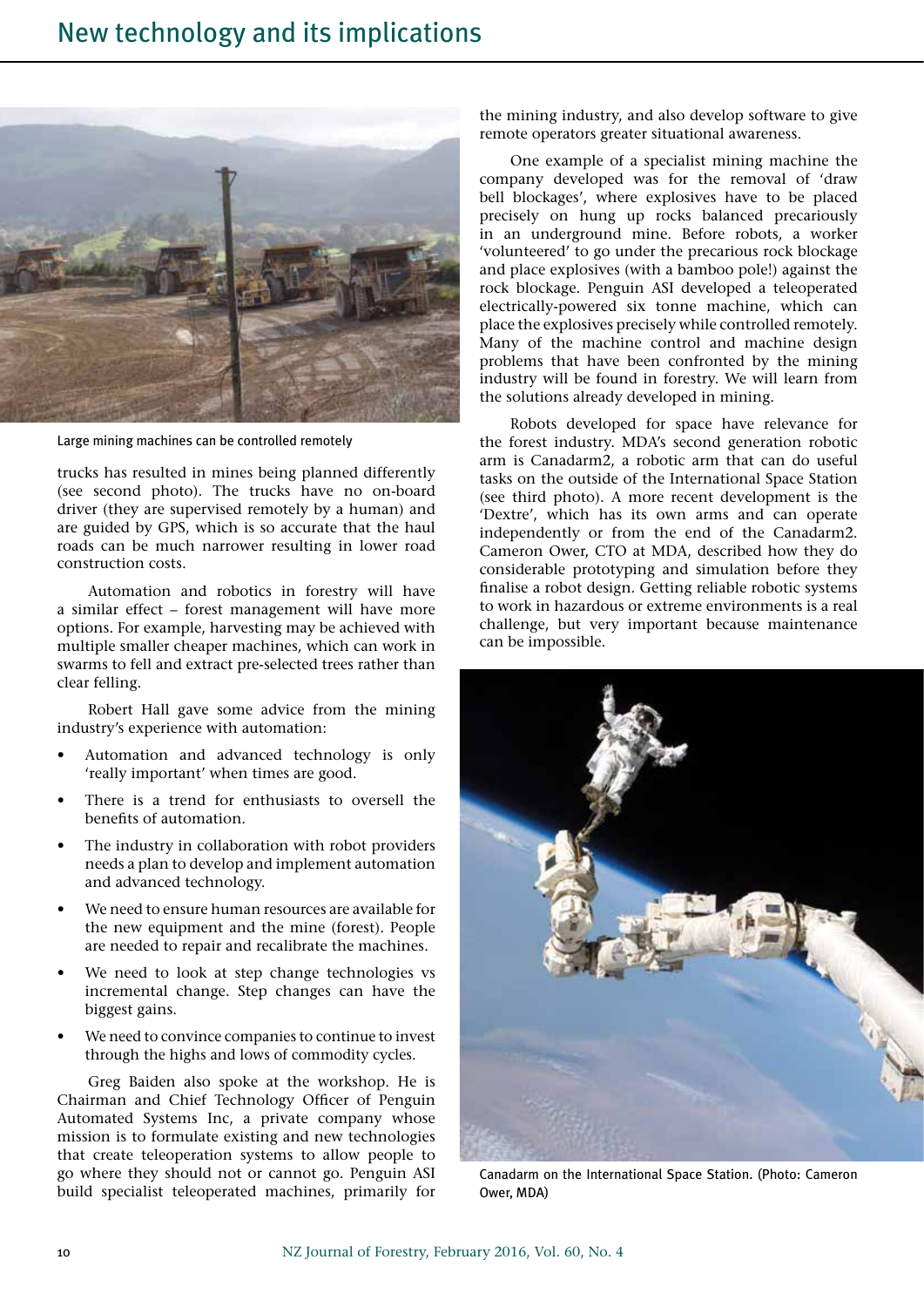

- Joystick 1: Boom tip forwards and backwards
- Joystick 2: Boom tip up and down
- Includes cylinder end dampings

Figure 1: John Deere intelligent boom control. (Source: Marko Paakunainen and Timo Kappi, John Deere Forestry Oy)



Autonomous harvester concept machine developed by design students in Sweden. (Photo: Ludwig Östman, Skogstekniska klustret)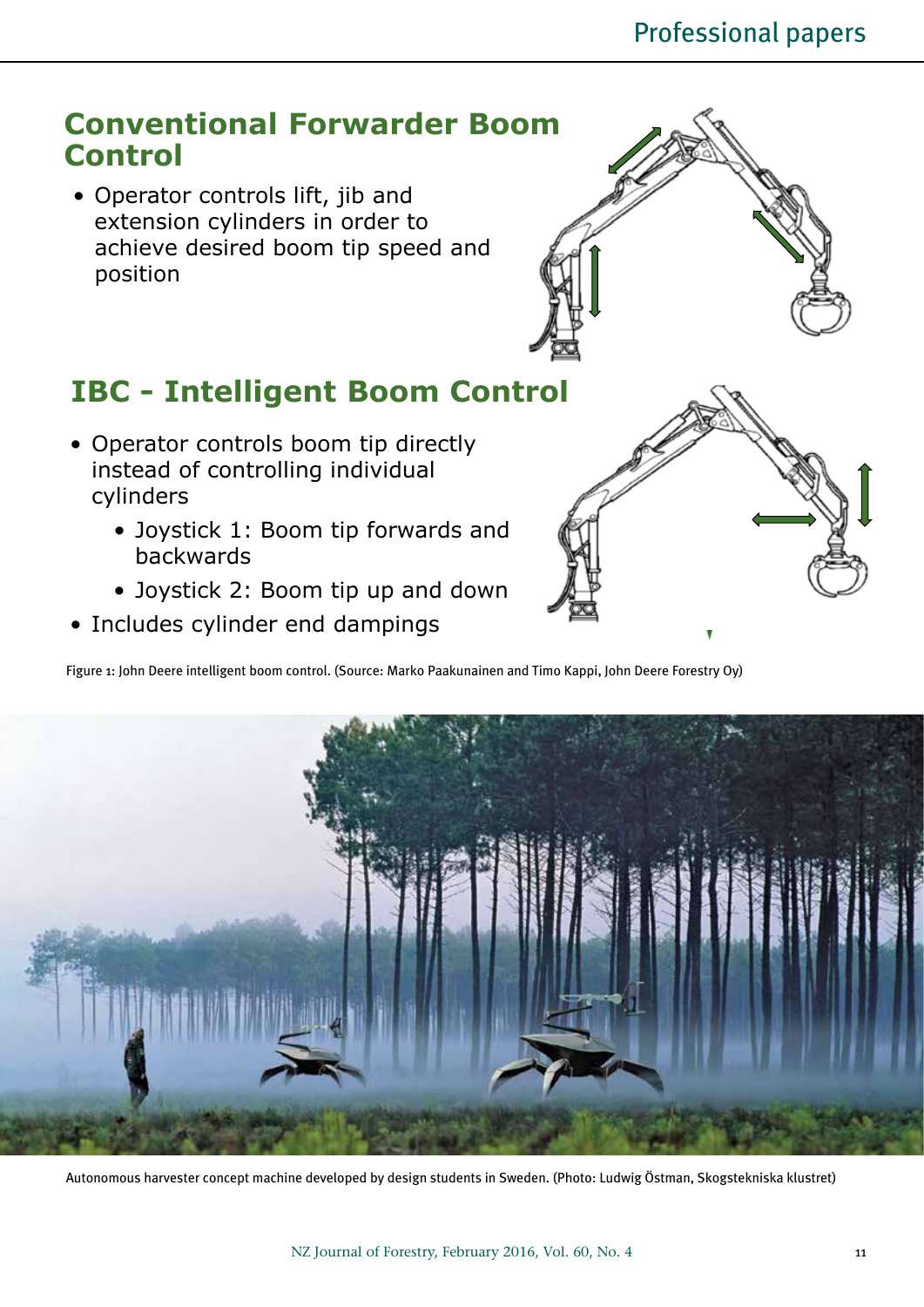

Tree-to-tree locomotion robot – Stick Insect conceived by Scion and built by Department of Mechanical Engineering, University of **Canterbury** 

Their robots have been used to build and maintain the International Space Station and have been on the last four missions to Mars. They are so famous they are featured on the Canadian five dollar note.

## **Recent robotic forest machine developments**

John Deere Forestry Oy in Finland has developed a boom control system, which automatically adjusts hydraulic rams to move the boom tip to wherever the operator wants it (see Figure 1). Therefore the operator is not controlling individual rams, which reduces their workload. The system is called 'intelligent boom tip control' and has shortened the learning curve of operators, resulting in faster cycle times and improved fuel economy. With automatic boom control the life of the boom structure and cylinders is extended because motion is smoother than if under human control.

New Zealand can learn from the innovative research collaborations of other countries. In Sweden, there is a collaborative forestry machine concept development group called the Cluster of Forest Technology (Skogstekniska klustret), which consists of

11 companies collaborating with research organisations within Northern Sweden. One example is that students from the Umeå Institute of Design at Umeå University, in consultation with the forest industry, have developed innovative new concepts for forestry machines. A concept for an autonomous harvester machine is shown in the fourth photo. Only a few of the designs will end up as working machines, but the cluster encourages innovation and links students with future employers.

Internationally a number of other concept forestry robotic machines have been developed to prototype form. A few of these include:

- A walking forest harvesting machine was developed in Finland in the 1990s (Plustech Oy, 1996), but has not been put into production.
- Woody a forestry assisting robot from Japan that can climb trees and prune branches (Sugano Lab, 2003).
- Tree rover a prototype tree planting robot from two Canadian students at the University of Victoria (CBC News, 2015).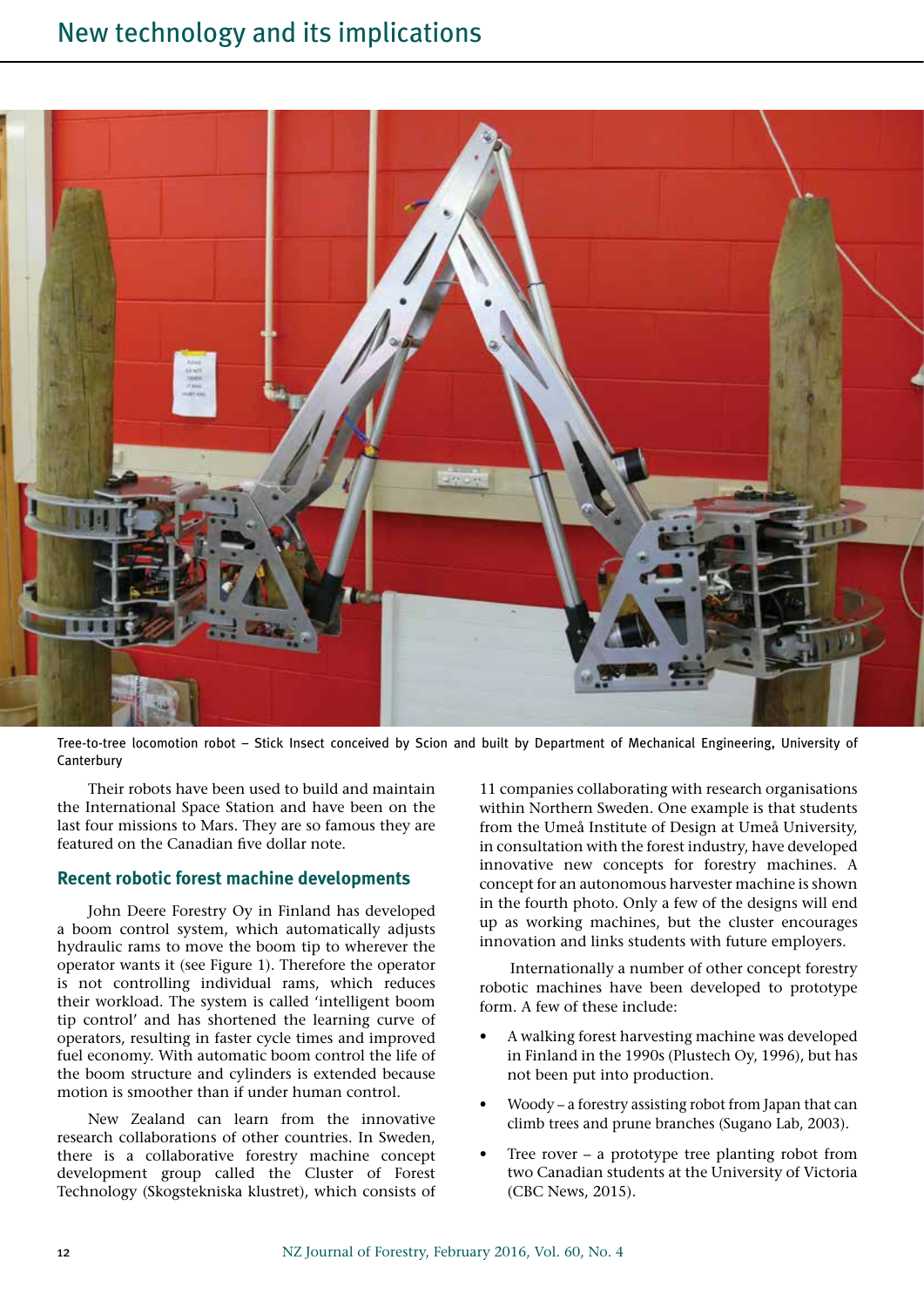

Tree-to-tree locomotion robot

#### **Example robots today**

Machines that seemed fanciful a few years ago are now reality. For example, the concept of the exoskeleton, a wearable frame with motors which amplifies human strength as seen in the movie *Aliens*, was mentioned as science fiction at a Logging Industry Research Organisation conference in the late 1990s. Exoskeletons are now a real technology used to assist disabled people to walk and soldiers to carry more weight for longer, although they have not yet been used in forestry.

Walking robots have a much lighter footprint because they can lift their feet for locomotion, making them more suitable on forest soils. Although not developed for forestry, Boston Dynamics (now owned by Google X) developed the 'BigDog', a four-legged robot which can walk unassisted over rough terrain while carrying loads. It has also developed a military version called 'AlphaDog', which carries heavy loads and walks alongside soldiers. The machine bristles with sensors and high technology and has been trialled in war zones, although not in New Zealand forests which contain blackberry, a serious tripping hazard to a walking machine.

## **New Zealand's forestry robots**

Huge advances in remote control, and eventually teleoperation, for forestry have been made in New Zealand through the Forest Growers Levy Trust (FGLT) and the Ministry for Primary Industries (MPI) supported Future Forests Research programme. As part of the research programme, a John Deere 909 excavatorbased felling machine has been fitted with a control system developed by robotics engineer Paul Milliken (3 News, 2015). This is the first remote-controlled forest harvesting machine in the world capable of working on steep terrain. Paul is currently working on a teleoperated control system for the machine, where the operator is viewing the environment on television screens and controlling the felling of trees remotely.

Animals have lived in the trees for millions of years and have developed behavioural, structural and physiological adaptations to the arboreal environment. Some animals move slowly from branch-to-branch